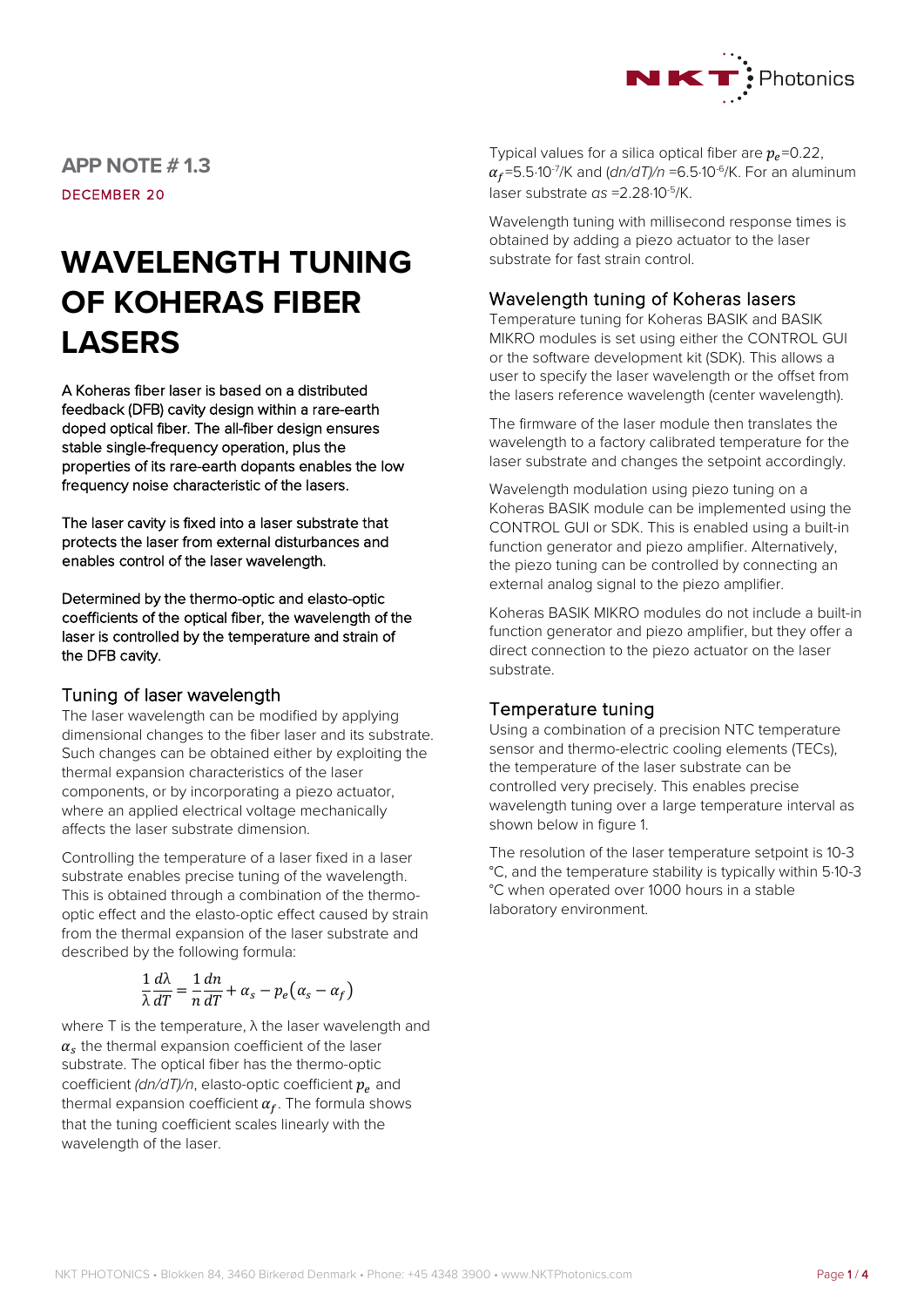



#### Figure 1: Thermal tuning of a 1550.12 nm laser in either an aluminum or ceramic laser substrate.

There is a small dependency between the module case temperature and the laser substrate temperature. This causes a wavelength drift that is typically <0.1 pm/°C for BASIK modules and <0.2 pm/°C for BASIK MIKRO modules.

The thermal tuning range is directly related to both the thermal expansion coefficient of the laser substrate and the heating/cooling capability of the TEC's. Due to the TEC limits, the laser temperature range is also limited by the case temperature of the laser housing.

We specify the nominal laser wavelength at 45°C and limit the temperature range of the laser substrate to the interval from 30°C to 60°C. These settings ensure that the full tuning range can be obtained over a wide range of laser case temperatures.

For excessively low case temperatures, the heating capability of the TEC elements restricts the maximum substrate temperature to below 60°C.

Likewise, for excessively high case temperatures, the cooling capability of the TEC elements restricts the minimum substrate temperature to above 30°C. Typically, case temperatures should be kept between 15°C and 60°C to ensure full tuning capability.

Temperature tuning of the laser is obtained by changing the set point temperature of the laser substrate. The dynamic process of thermal tuning is illustrated in figure 2, where the set point is changed from 30°C to 40°C.

All though the dynamic tuning process to some degree depends on the case temperature, figure 2

nevertheless illustrates that smooth, continuous tuning of the laser substrate temperature is obtained.



#### Figure 2: Thermal tuning dynamics of a 1550 nm BASIK E15 fiber laser in an aluminum laser substrate.

As figure 2 also shows, the module will, within a few minutes, stabilize at the desired temperature when thermal tuning is applied.

During wavelength stabilization, a temperature gradient is present over the substrate which may have a negative impact on the laser behavior. Hence, it is not recommended to use the laser before the wavelength (i.e. the temperature) is stable.

## Piezo tuning

By using a laser substrate with a piezo electric actuator to apply tensional strain on the DFB laser cavity, it is possible to tune the laser wavelength with millisecond response times. Unlike semiconductor lasers, this makes it possible to obtain fast wavelength modulation without direct modulation of the output power.

A piezo actuator is a ceramic component that expands along the axis of an applied electrical field. From an electrical point of view, it acts in a manner similar to a capacitive load, and though the mechanical response is fast, it is not instantaneous.

To describe the temporal behavior of a piezo actuator we use the terms: Creep and hysteresis.

Creep is an effect experienced by all piezoelectric materials, where the material continues to expand for some time while charging from an applied electrical field. Similarly, the material does not return immediately to the initial strain level upon discharging. When a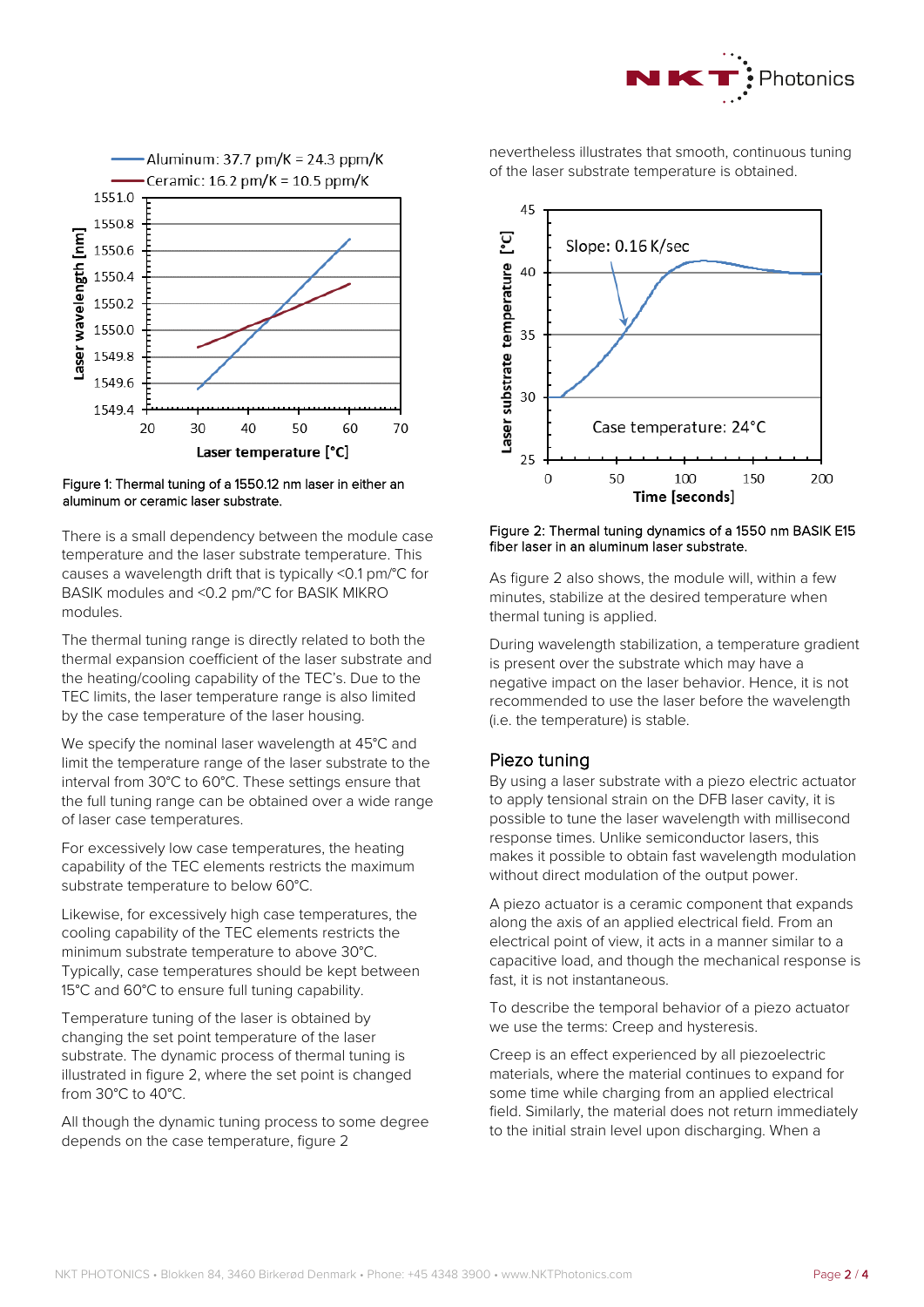

voltage is applied to a piezo, the wavelength change can be estimated by the following equation:

## $\Delta \lambda$  (*t*) =  $\Delta \lambda$ <sub>*t*=0.1</sub>[1 + y log(*t* /0.1)]

where *t* is time in seconds, Δλ(*t*) is the change in wavelength as a function of time, Δλ*t*=0.1 is the wavelength change after 0.1 seconds. γ is the creep factor, which is dependent on the material properties of the actuator.

The time dependence of creep is shown in figure 3. The piezo is first charged by changing the piezo voltage from 0 VDC to 100 VDC and then discharged by returning the piezo voltage to 0 VDC.



#### Figure 3: Time delay of wavelength tuning caused by piezo creep. The piezo voltage is changed from 0 to 100 VDC and then returned to 0 VDC after 30000 seconds. The wavelength is measured by a wavemeter during charging and subsequent discharging of the piezo.

The long-term effect can be estimated by using a logarithmic fit as shown in figure 4. The figure shows that the tuning rate is faster during charging of the piezo than during discharging.

If piezo creep is considered a problem, it can be minimized by primarily using thermal tuning and reserving the piezo tuning for minor corrections.



#### Figures 4 and 5: Hysteresis of piezo-tuned E15 fiber laser with slew rates from 0.1 V/s to 10 V/s.

The piezo tuning coefficient for the fiber laser is frequency dependent, due to the non-instantaneous time response of the piezo. The frequency response is approximately linear over a large frequency range, but mechanical resonances from the laser substrate influence the response at higher frequencies.

Figure 6 illustrates a typical piezo tuning frequency response. The measurement shows a piezo responsivity of around 0.45 ppm/V; and the first resonance of the laser substrate occurs at 35 kHz for aluminum and at 64 kHz for ceramic substrate.